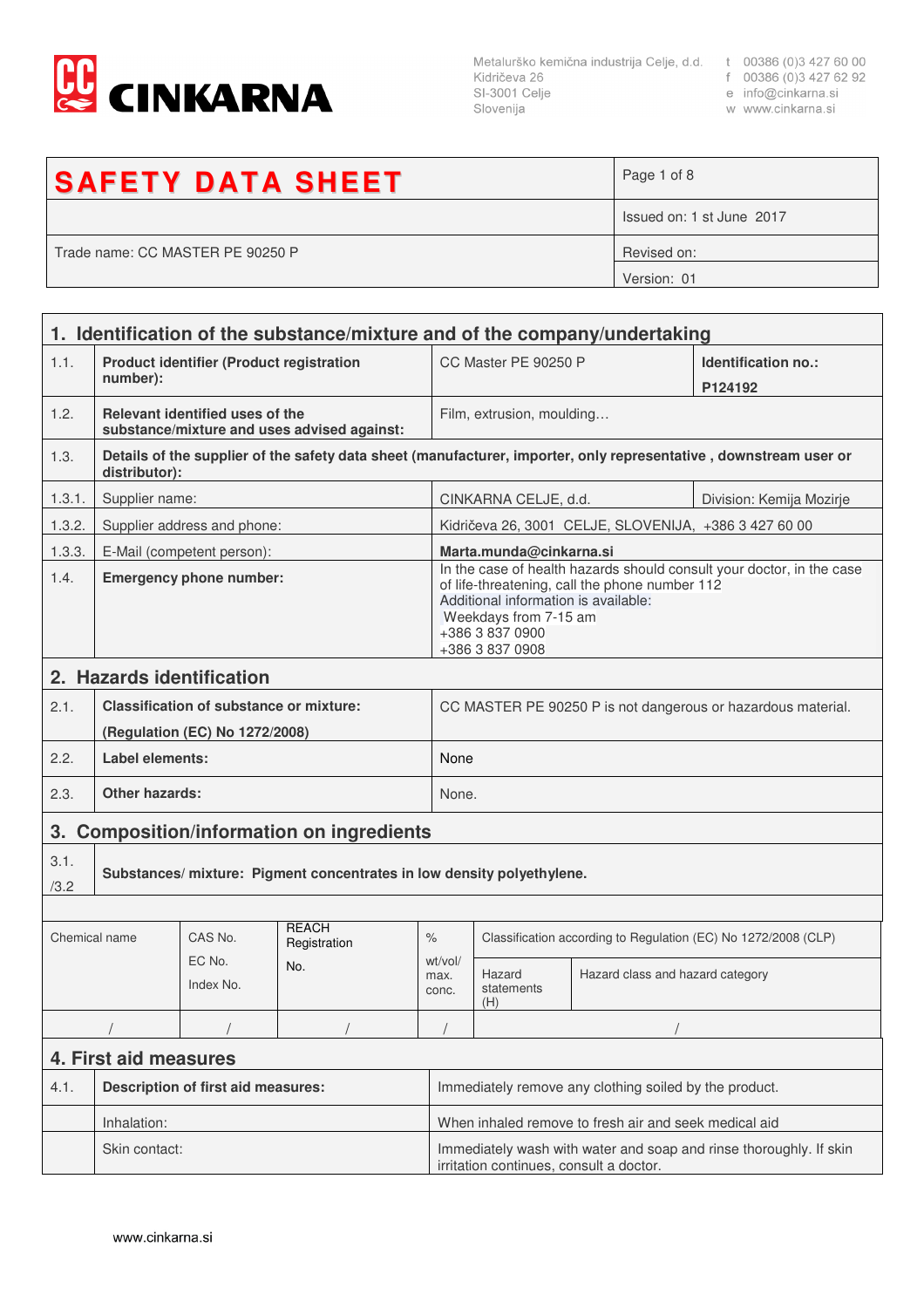Cinkarna Celje, SAFETY DATA SHEET **Page 2 of 8** Trade name: CC Master PE 90250 P

|        | Eyes/mycosis contact:                                                                          | Rinse eyes under running water for several minutes. Keep the eyes<br>opened. If symptoms persist, seek medical advice.                                                                        |
|--------|------------------------------------------------------------------------------------------------|-----------------------------------------------------------------------------------------------------------------------------------------------------------------------------------------------|
|        | Ingestion:                                                                                     | Rinse out the mouth and then drink plenty of water. If symptoms<br>persist, call for medical advice.                                                                                          |
| 4.2    | Most important symptoms and effects, acute<br>and delayed:                                     | Not known.                                                                                                                                                                                    |
| 4.3.   | Indication of any immediate medical attention<br>and special treatment needed:                 | Toasted part of body cooling with cold water.                                                                                                                                                 |
|        | 5. Firefighting measures                                                                       |                                                                                                                                                                                               |
| 5.1.   | <b>Extinguishing media</b>                                                                     |                                                                                                                                                                                               |
|        | Appropriate media:                                                                             | $CO2$ , foam, water.                                                                                                                                                                          |
|        | Inappropriate media:                                                                           | Strong water jet                                                                                                                                                                              |
| 5.2.   | Specific hazards arising from the substance or<br>mixture:                                     | In case of fires, hazardous combustion gas is formed: CO and CO <sub>2</sub>                                                                                                                  |
| 5.3.   | <b>Advice for firefighters:</b>                                                                | Wear self-contained respiratory protective device. Wear fully                                                                                                                                 |
|        |                                                                                                | protective clothing.                                                                                                                                                                          |
|        | 6. Accidental release measures                                                                 |                                                                                                                                                                                               |
| 6.1.   | Personal precautions protective equipment and<br>emergency procedures                          | Usual precautions when handling the material.                                                                                                                                                 |
| 6.1.1. | For non-emergency persons:                                                                     | Prevent the transfer of material into surface water drainage system<br>and underground.                                                                                                       |
| 6.1.2. | For emergency responders:                                                                      | No requirements.                                                                                                                                                                              |
| 6.2.   | <b>Environmental precautions:</b>                                                              | Prevent the transfer of material into sewers and watercourses.                                                                                                                                |
| 6.3.   | Methods and material for containment and<br>cleaning:                                          |                                                                                                                                                                                               |
| 6.3.1. | Appropriate spillage retaining techniques (fencing,<br>covering drains, retaining procedures): | Collect spilled material in an appropriated container for disposal.<br>Deposit it based on regulation.                                                                                        |
| 6.3.2. | Appropriate cleaning procedures                                                                |                                                                                                                                                                                               |
|        | Neutralization techniques                                                                      | Not known.                                                                                                                                                                                    |
|        | Decontamination techniques                                                                     | Not known.                                                                                                                                                                                    |
|        | Absorbent materials                                                                            | Not known.                                                                                                                                                                                    |
|        | Cleaning techniques                                                                            | Use appropriate tools to put the spilled solid in an appropriate disposal<br>or recovery container. Reuse or recycle where possible.                                                          |
|        | Sucking techniques                                                                             | Central vacuuming.                                                                                                                                                                            |
|        | Required equipment for retaining /cleaning                                                     | Soil, sand, shovel.                                                                                                                                                                           |
| 6.3.3. | Inappropriate cleaning or retaining techniques                                                 | Do not rinse with water.                                                                                                                                                                      |
| 6.4.   | <b>Reference to other sections:</b>                                                            | For further disposal measures see chapter 13.                                                                                                                                                 |
|        | 7. Handling and storage                                                                        |                                                                                                                                                                                               |
| 7.1.   | <b>Precautions for safe handling</b>                                                           |                                                                                                                                                                                               |
| 7.1.1. | Recommendations shall be specified to:                                                         |                                                                                                                                                                                               |
|        | Safe handing of substance or mixture:                                                          | Handle in contained and properly designed equipment system. Use<br>with adequate ventilation. Avoid ingestion and inhalation. Keep away<br>from uncontrolled heat and incompatible materials. |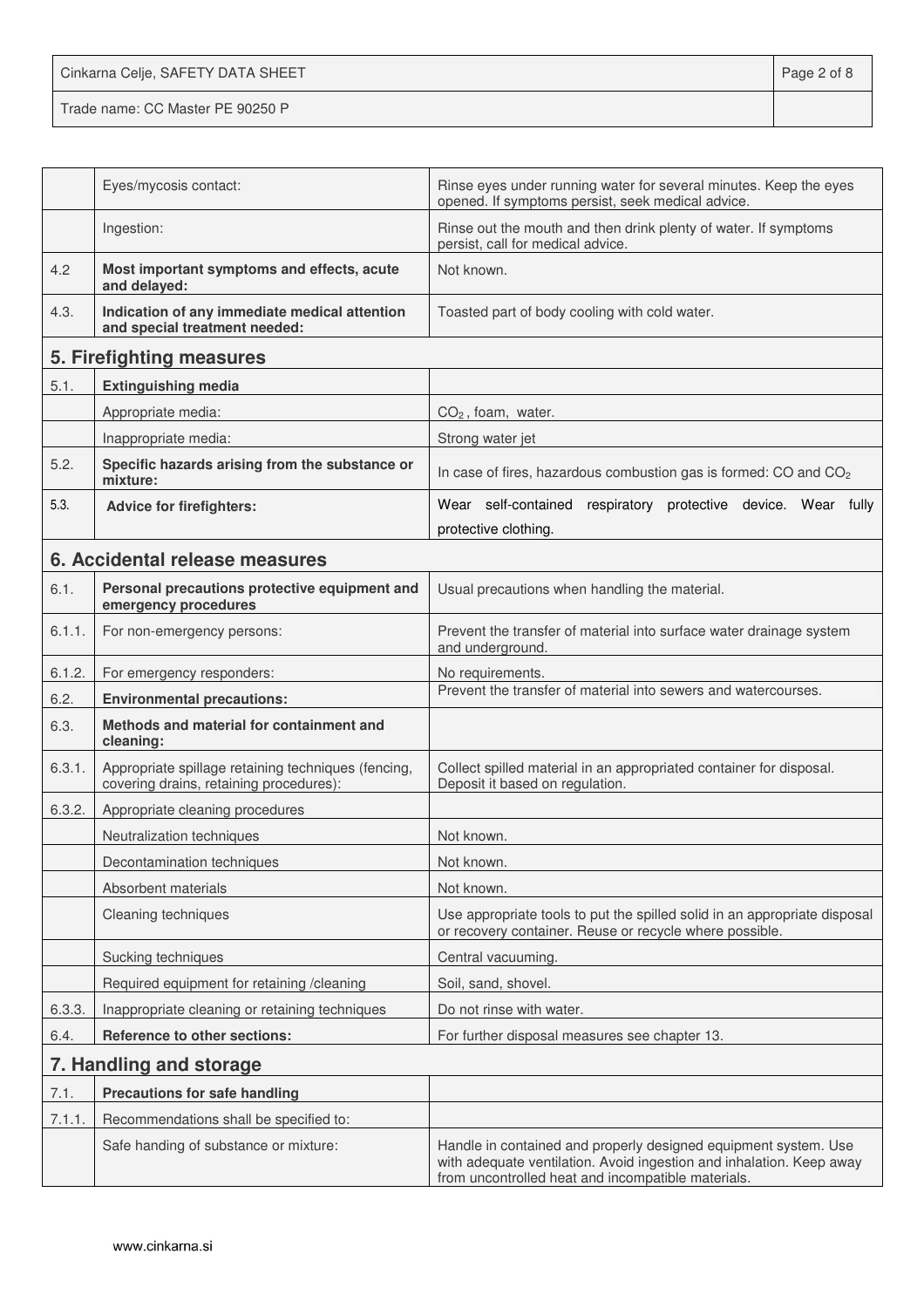| Cinkarna Celje, SAFETY DATA SHEET | Page 3 of 8 |
|-----------------------------------|-------------|
| Trade name: CC Master PE 90250 P  |             |

|        | Prevent handling of incompatible substances or<br>mixtures:                                                          | Lay attention to the warnings on the label.                                                                                                                                                      |
|--------|----------------------------------------------------------------------------------------------------------------------|--------------------------------------------------------------------------------------------------------------------------------------------------------------------------------------------------|
|        | Reduce the release of the substance or mixture to<br>the environment:                                                | Packaging should be tightly closed and upright to prevent leakage.                                                                                                                               |
| 7.1.2. | General working hygiene (prohibited eating,<br>drinking and smoking within working area; washing<br>hands $\ldots$ ) | Immediately remove any clothing soiled by the product. Avoid contact<br>with skin and eyes. During processing and handling of the product,<br>don't eat and drink. Avoid inhalation of dust.     |
| 7.2.   | Conditions for safe storage, including any<br>incompatibilities                                                      |                                                                                                                                                                                                  |
|        | Management of risk associated with:                                                                                  | Ground all material handling and transfer equipment to dissipate built-<br>up of static electricity.                                                                                             |
|        | - explosive atmospheres:                                                                                             | Every effort should be made to prevent the accumulation of powders<br>or fine dusts around material handling systems. ŽAccumulated<br>powders or fine dusts may form explosive air-dust mixture. |
|        | - corrosive substances:                                                                                              | Keep away from food, drink and the strong oxidizers.                                                                                                                                             |
|        | - incompatible substances or mixtures:                                                                               | The premises must be adequately ventilated.                                                                                                                                                      |
|        | - evaporation substances:                                                                                            | Keep from sources of ignition, heat and open flame.                                                                                                                                              |
|        | - potential ignition sources:                                                                                        | Precautions against electrostatic electricity, the use of grounded<br>equipment.                                                                                                                 |
|        | How to control the effects of                                                                                        |                                                                                                                                                                                                  |
|        | - weather conditions:                                                                                                | Store in a dry place.                                                                                                                                                                            |
|        | - ambient pressure:                                                                                                  | There are no requirements.                                                                                                                                                                       |
|        | - temperature:                                                                                                       | Do not store above 25 °C.                                                                                                                                                                        |
|        | - sunlight:                                                                                                          | Keep away from heat and direct sunlight.                                                                                                                                                         |
|        | - humidity:                                                                                                          | Store the product in dry and cold place. Keep away from heat, direct<br>sunlight and moisture. Keep in well-closed packaging.                                                                    |
|        | - vibrations:                                                                                                        | There are no requirements.                                                                                                                                                                       |
|        | Securing integrity of substance or mixture by use<br>of:                                                             |                                                                                                                                                                                                  |
|        | - stabilisers:                                                                                                       | There are no requirements.                                                                                                                                                                       |
|        | - antioxidants:                                                                                                      | There are no requirements.                                                                                                                                                                       |
|        | Other advice including:                                                                                              |                                                                                                                                                                                                  |
|        | - ventilation requirements;                                                                                          | Facilities must be adequately ventilated.                                                                                                                                                        |
|        | - specific designs for storage rooms or vessels<br>(including retention walls and ventilation):                      | No special measures required.                                                                                                                                                                    |
|        | - quantity limitations regarding storage conditions:                                                                 | No special measures required.                                                                                                                                                                    |
|        | - packaging compatibility:                                                                                           | No special measures required.                                                                                                                                                                    |
| 7.3.   | Specific end use(s):                                                                                                 | Colouring of polyethylene products.                                                                                                                                                              |
|        | 8. Exposure control/ personal protection                                                                             |                                                                                                                                                                                                  |
| 8.1.   | <b>Control parameters</b>                                                                                            |                                                                                                                                                                                                  |
| 8.1.1  | Limit values (MV):                                                                                                   |                                                                                                                                                                                                  |
|        | <b>DNEL</b>                                                                                                          | Titanium dioxide: 10 mg/m <sup>3</sup>                                                                                                                                                           |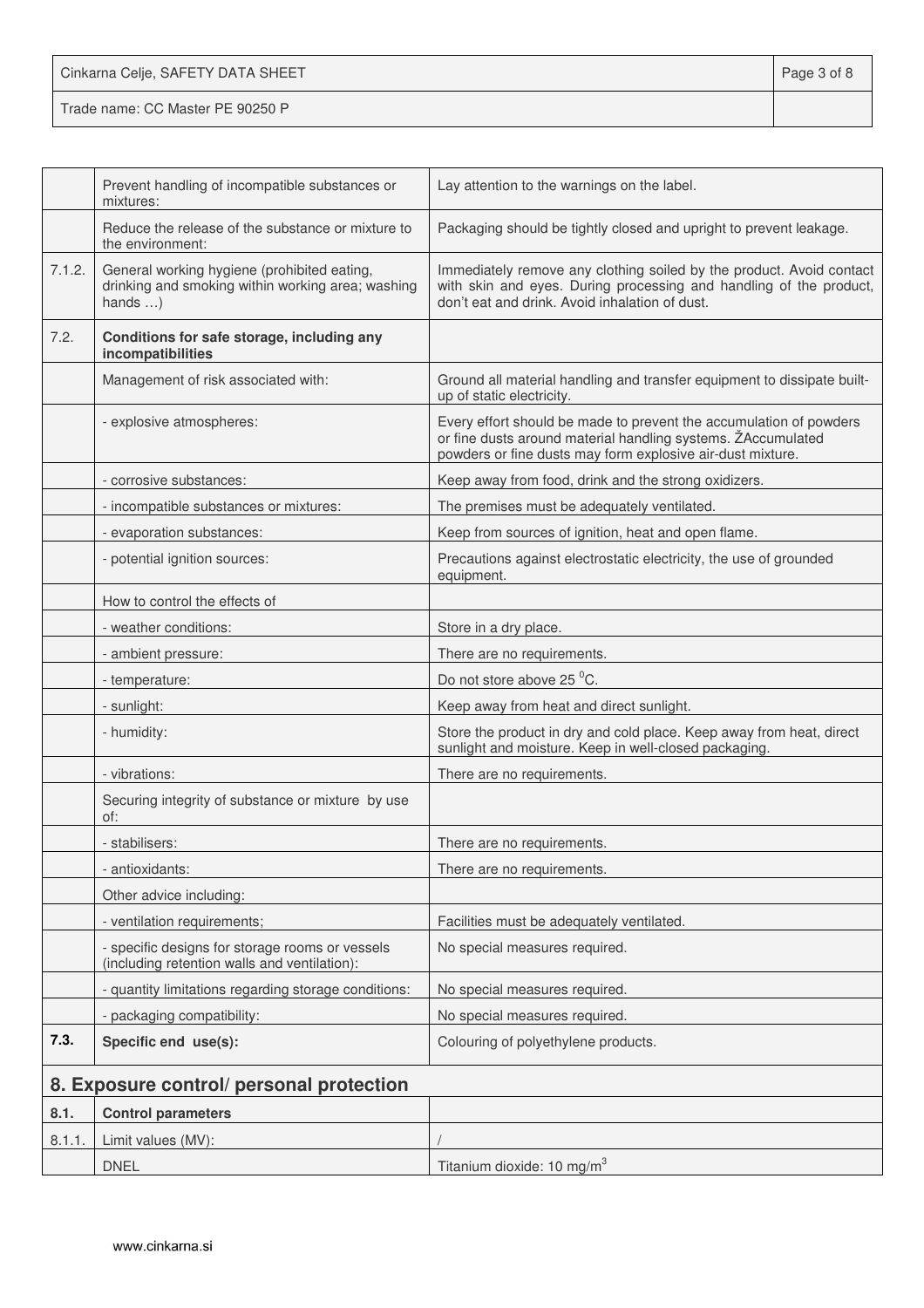Cinkarna Celje, SAFETY DATA SHEET **Page 4 of 8** 

Trade name: CC Master PE 90250 P

|        | <b>PNEC</b>                                               | Titanium dioxide:                                                                                                                                                                                                                                                                                                                                                                                                                                                                   |  |
|--------|-----------------------------------------------------------|-------------------------------------------------------------------------------------------------------------------------------------------------------------------------------------------------------------------------------------------------------------------------------------------------------------------------------------------------------------------------------------------------------------------------------------------------------------------------------------|--|
|        |                                                           | Freshwater: $> 0,127$ mg/l                                                                                                                                                                                                                                                                                                                                                                                                                                                          |  |
|        |                                                           | Freshwater deposits: > 1000 mg/kg                                                                                                                                                                                                                                                                                                                                                                                                                                                   |  |
|        |                                                           | Sea water: $> 0.62$ mg/l                                                                                                                                                                                                                                                                                                                                                                                                                                                            |  |
|        |                                                           | Sea water deposits: > 100 mg/kg                                                                                                                                                                                                                                                                                                                                                                                                                                                     |  |
|        |                                                           | Soil: > 100 mg/kg                                                                                                                                                                                                                                                                                                                                                                                                                                                                   |  |
| 8.2.   | <b>Exposure control</b>                                   | Wastewater treatment plant: > 100 mg/kg                                                                                                                                                                                                                                                                                                                                                                                                                                             |  |
| 8.2.1. | Appropriate engineering controls:                         | Ventilation on the work place.                                                                                                                                                                                                                                                                                                                                                                                                                                                      |  |
| 8.2.2. | Personal protective equipment:                            |                                                                                                                                                                                                                                                                                                                                                                                                                                                                                     |  |
|        | - respiratory protection:                                 | If engineering controls and ventilation are not sufficient to prevent<br>built-up of aerosols, vapours or dusts, appropriate NIOSH approved<br>air-purifying respirators or self-contained breathing apparatus<br>appropriate for exposure potential should be used. Air-supplied<br>breathing apparatus must be used when oxygen concentrations are<br>low or if airborne concentrations exceed the limits of the air-purifyng<br>respirators. Dust musk, SIST EN 140:1999/AC:2000 |  |
|        | - skin protection:                                        | Protective clothing, SIST EN ISO 13688:2013                                                                                                                                                                                                                                                                                                                                                                                                                                         |  |
|        | - hand protection:                                        | Wear thermal insulating gloves whenever molten material is present.<br>SIST EN 374-3:2003/AC:2006                                                                                                                                                                                                                                                                                                                                                                                   |  |
|        | - eye/face protection:                                    | Safety goggles, SIST EN 166:2002                                                                                                                                                                                                                                                                                                                                                                                                                                                    |  |
|        | - heat radiation protection:                              | Gloves, SIST EN 407:2004                                                                                                                                                                                                                                                                                                                                                                                                                                                            |  |
|        | Other:                                                    | Before eating, drinking, or smoking, wash face and hands thoroughly<br>with soap and water.                                                                                                                                                                                                                                                                                                                                                                                         |  |
| 8.2.3. | Environment exposure control:                             | Do not allow product to reach ground water, water bodies or sewage<br>system.                                                                                                                                                                                                                                                                                                                                                                                                       |  |
|        | 9. Physical and chemical properties                       |                                                                                                                                                                                                                                                                                                                                                                                                                                                                                     |  |
| 9.1.   | Information on basic physical and chemical<br>properties: |                                                                                                                                                                                                                                                                                                                                                                                                                                                                                     |  |
|        | - appearance                                              | Solid, pellets                                                                                                                                                                                                                                                                                                                                                                                                                                                                      |  |
|        | - color                                                   | White                                                                                                                                                                                                                                                                                                                                                                                                                                                                               |  |
|        | - odor:                                                   | Odorles                                                                                                                                                                                                                                                                                                                                                                                                                                                                             |  |
|        | Upper/lower flammability or explosive limit:              | N.a.                                                                                                                                                                                                                                                                                                                                                                                                                                                                                |  |
|        | Relative density:                                         | 1,55 – 1,65 g/m <sup>3</sup> at 20 <sup>o</sup> C                                                                                                                                                                                                                                                                                                                                                                                                                                   |  |
|        | Solubility:                                               | Insoluble in water                                                                                                                                                                                                                                                                                                                                                                                                                                                                  |  |
| 9.2.   | Other information:                                        | N.a.                                                                                                                                                                                                                                                                                                                                                                                                                                                                                |  |
|        | 10. Stability and reactivity                              |                                                                                                                                                                                                                                                                                                                                                                                                                                                                                     |  |
| 10.1.  | <b>Reactivity:</b>                                        | Stable and not reactive.                                                                                                                                                                                                                                                                                                                                                                                                                                                            |  |
| 10.2.  | <b>Chemical stability:</b>                                | Under normal conditions the products is stable.                                                                                                                                                                                                                                                                                                                                                                                                                                     |  |
| 10.3.  | <b>Possible hazardous reactions:</b>                      | This product is stable under normal use conditions for shock,                                                                                                                                                                                                                                                                                                                                                                                                                       |  |
|        |                                                           | vibration, pressure or temperature.                                                                                                                                                                                                                                                                                                                                                                                                                                                 |  |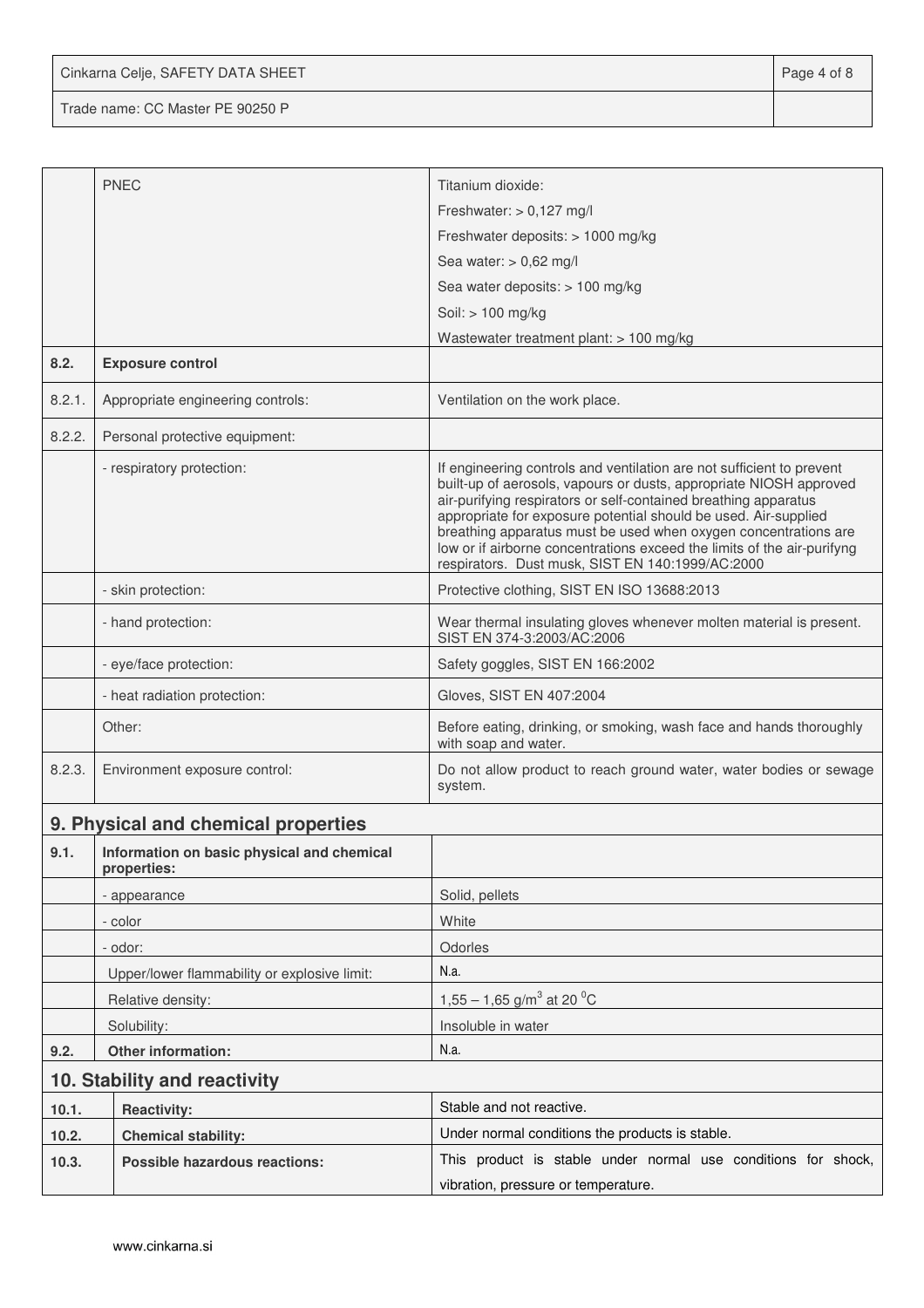Cinkarna Celje, SAFETY DATA SHEET **Page 5 of 8** 

Trade name: CC Master PE 90250 P

| 10.4. | <b>Conditions to avoid:</b>              | Avoid contact with flames or sparks. Do not heat temperatures<br>exceeding 350 °C.                                                                                                                                                                                                                                                                                                                                                                                                                                                                                                                                                                                                                                                                    |
|-------|------------------------------------------|-------------------------------------------------------------------------------------------------------------------------------------------------------------------------------------------------------------------------------------------------------------------------------------------------------------------------------------------------------------------------------------------------------------------------------------------------------------------------------------------------------------------------------------------------------------------------------------------------------------------------------------------------------------------------------------------------------------------------------------------------------|
| 10.5. | Incompatible materials:                  | Acid, alkali and oxidants.                                                                                                                                                                                                                                                                                                                                                                                                                                                                                                                                                                                                                                                                                                                            |
| 10.6. | <b>Hazardous decomposition products:</b> | Dust may from an explosive mixture with air, ignited by sparks<br>or source of ignition.                                                                                                                                                                                                                                                                                                                                                                                                                                                                                                                                                                                                                                                              |
|       | 11. Toxicological data                   |                                                                                                                                                                                                                                                                                                                                                                                                                                                                                                                                                                                                                                                                                                                                                       |
| 11.1. | Information on toxicological effects     |                                                                                                                                                                                                                                                                                                                                                                                                                                                                                                                                                                                                                                                                                                                                                       |
|       | - Acute toxicity:                        | Titanium dioxide:<br>Acute oral toxicity: LD 50/rat > 5000 mg/kg<br>Acute oral toxicity by inhalation: LD 50/4h rat > 6,82 mg/l                                                                                                                                                                                                                                                                                                                                                                                                                                                                                                                                                                                                                       |
|       | - skin corrosion/irritation:             | N.a.                                                                                                                                                                                                                                                                                                                                                                                                                                                                                                                                                                                                                                                                                                                                                  |
|       | - Serious eye damage/irritation:         | N.a.                                                                                                                                                                                                                                                                                                                                                                                                                                                                                                                                                                                                                                                                                                                                                  |
|       | - respiratory or skin sensitisation:     | May cause allergic reaction                                                                                                                                                                                                                                                                                                                                                                                                                                                                                                                                                                                                                                                                                                                           |
|       | - germ cell mutagenicity:                | N.a.                                                                                                                                                                                                                                                                                                                                                                                                                                                                                                                                                                                                                                                                                                                                                  |
|       | - Carcinogenicity:                       | In February 2006 the IARC came to the conclusion that there are not<br>enough evidence that titanium dioxide has carcinogenic effects in<br>humans. However, based on experiments in rats (inhalation), the IARC<br>notes that there is enough proof for carcinogenicity in the studied<br>animals (rats). General conclusion of the IARC is that Titanium<br>dioxide is "possibly carcinogen" to humans (class 2B).<br>This conclusion is based on the IARC rules that require the<br>identification of carcinogenicity be made by confirming the results<br>regarding the formation of tumours and performing two or more<br>independent researches in one living species in different laboratories<br>or on separate occasions by various methods. |
|       | - Toxicity for reproduction:             | It is not toxic for reproduction.                                                                                                                                                                                                                                                                                                                                                                                                                                                                                                                                                                                                                                                                                                                     |
|       | - STOT - single exposure:                | N.a.                                                                                                                                                                                                                                                                                                                                                                                                                                                                                                                                                                                                                                                                                                                                                  |
|       | - STOT - repeated exposure:              | N.a.                                                                                                                                                                                                                                                                                                                                                                                                                                                                                                                                                                                                                                                                                                                                                  |
|       | - Inhalation hazards:                    | N.a.                                                                                                                                                                                                                                                                                                                                                                                                                                                                                                                                                                                                                                                                                                                                                  |
|       | 12. Ecological information               |                                                                                                                                                                                                                                                                                                                                                                                                                                                                                                                                                                                                                                                                                                                                                       |
| 12.1. | <b>Toxicity:</b>                         | Titanium dioxide:<br>Toxicity for fish:<br>$LC_{50}$ / 96 h / Pimephales promelas (fathead minnow): $> 1000$ mg/l<br>Toxicity for aquatic organisms:<br>EC <sub>50</sub> / 72 h / Pseudokirchneriella subcapitata (green algae): 61 mg/l<br>Toxicity for aquatic invertebrates:<br>EC <sub>50</sub> / 48 h / Daphnia magna (water flea): > 1000 mg/l                                                                                                                                                                                                                                                                                                                                                                                                  |
| 12.2. | Persistence and degradability:           | The product is bio non-degradable and insoluble in water.                                                                                                                                                                                                                                                                                                                                                                                                                                                                                                                                                                                                                                                                                             |
| 12.3. | <b>Accumulation in organisms:</b>        | The product does not accumulate in organisms.                                                                                                                                                                                                                                                                                                                                                                                                                                                                                                                                                                                                                                                                                                         |
| 12.4. | <b>Mobility in soil:</b>                 | N.a.                                                                                                                                                                                                                                                                                                                                                                                                                                                                                                                                                                                                                                                                                                                                                  |
| 12.5. | PBT and vPvB assessment results:         | Unclassified substance PBT/ Unclassified substance vPvB.                                                                                                                                                                                                                                                                                                                                                                                                                                                                                                                                                                                                                                                                                              |
| 12.6. | <b>Other adversative effects:</b>        | Do not allow product to reach ground water, water bodies or sewage<br>system.                                                                                                                                                                                                                                                                                                                                                                                                                                                                                                                                                                                                                                                                         |
|       | 13. Disposal considerations              |                                                                                                                                                                                                                                                                                                                                                                                                                                                                                                                                                                                                                                                                                                                                                       |
| 13.1. | Waste treatment methods:                 | Remove in accordance with local regulations<br>Classification No. 07 02 13waste plastic                                                                                                                                                                                                                                                                                                                                                                                                                                                                                                                                                                                                                                                               |
|       |                                          |                                                                                                                                                                                                                                                                                                                                                                                                                                                                                                                                                                                                                                                                                                                                                       |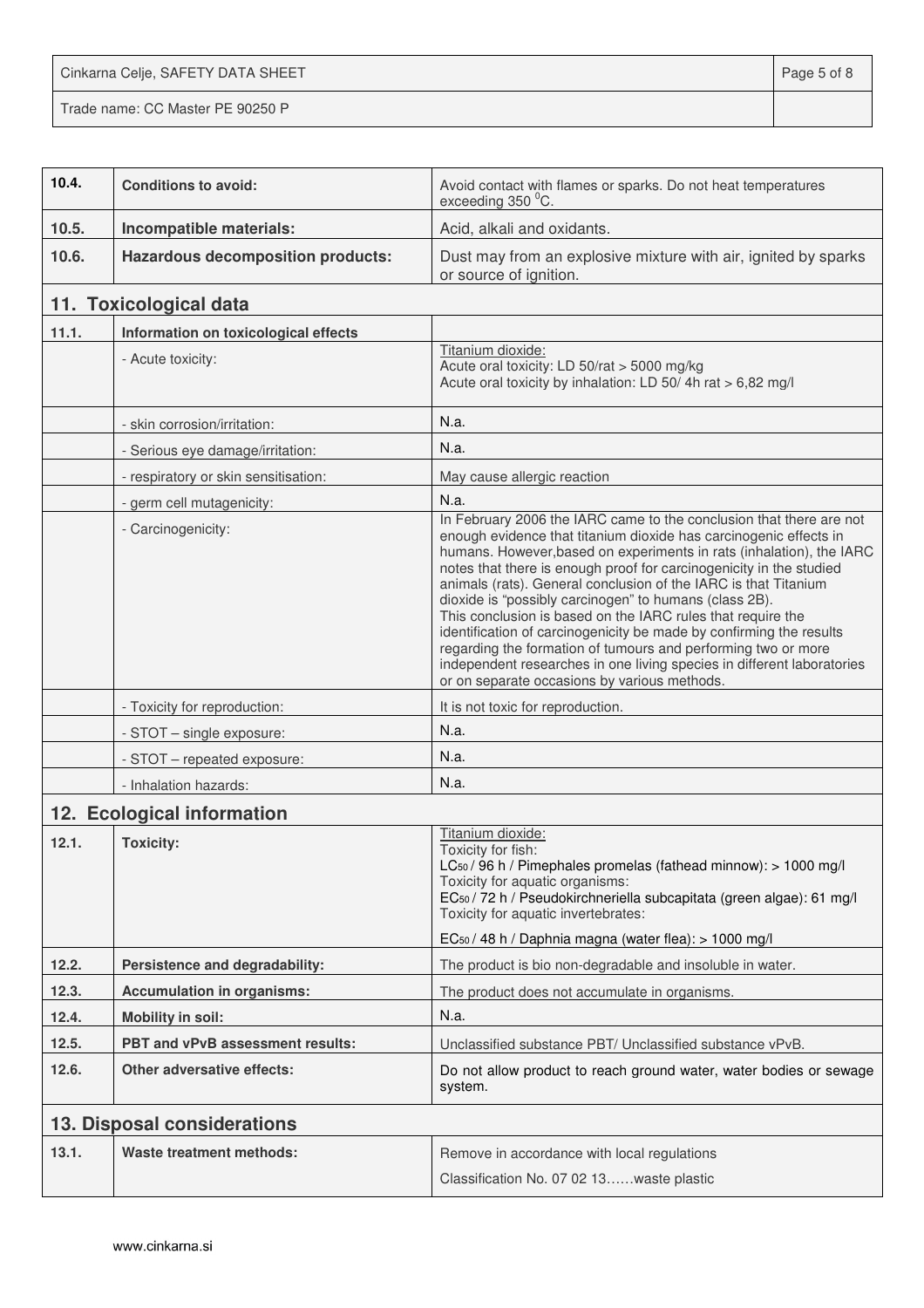Cinkarna Celje, SAFETY DATA SHEET **Page 6 of 8** and 2011 12 and 2012 12 and 2012 12 and 2012 12 and 2012 12 and 201 Trade name: CC Master PE 90250 P

|        | 14. Transport information                                                                                                                                                                                  |                                                                                                                                                                                                                                                                         |
|--------|------------------------------------------------------------------------------------------------------------------------------------------------------------------------------------------------------------|-------------------------------------------------------------------------------------------------------------------------------------------------------------------------------------------------------------------------------------------------------------------------|
|        | ADR, RID, AND, IMDG, ICAO-TI/IATA-DGR                                                                                                                                                                      |                                                                                                                                                                                                                                                                         |
| 14.1.  | <b>UN</b> number:                                                                                                                                                                                          |                                                                                                                                                                                                                                                                         |
| 14.2.  | UN proper shipping (technical name if<br>required):                                                                                                                                                        |                                                                                                                                                                                                                                                                         |
| 14.3   | <b>Transport hazard class:</b>                                                                                                                                                                             |                                                                                                                                                                                                                                                                         |
| 14.4.  | Packaging group:                                                                                                                                                                                           |                                                                                                                                                                                                                                                                         |
| 14.5.  | <b>Hazard to environment:</b>                                                                                                                                                                              |                                                                                                                                                                                                                                                                         |
| 14.6.  | Special precautions for user:                                                                                                                                                                              |                                                                                                                                                                                                                                                                         |
| 14.7.  | Bulk transport by MARPOL 73/78 Annex II<br>and IBC Code:                                                                                                                                                   |                                                                                                                                                                                                                                                                         |
| 14.8.  | <b>Tunnel code:</b>                                                                                                                                                                                        |                                                                                                                                                                                                                                                                         |
| 14.9.  | <b>Classification code:</b>                                                                                                                                                                                |                                                                                                                                                                                                                                                                         |
| 14.10. | <b>Hazard label:</b>                                                                                                                                                                                       |                                                                                                                                                                                                                                                                         |
|        | 15. Regulatory information                                                                                                                                                                                 |                                                                                                                                                                                                                                                                         |
| 15.1.  | Rules and regulations regarding health,<br>safety, and environmental hazard specific to<br>the substance or mixture:                                                                                       | Law of chemicals and regulation of classification, packaging and<br>labelling of hazard material and preparation.                                                                                                                                                       |
| 15.2.  | <b>Chemical safety assessment:</b>                                                                                                                                                                         | Chemical safety assessment was not made.                                                                                                                                                                                                                                |
|        | 16. Other information                                                                                                                                                                                      |                                                                                                                                                                                                                                                                         |
|        | Amendments made in the revised edition:                                                                                                                                                                    |                                                                                                                                                                                                                                                                         |
|        | List of relevant R phrases, hazard statements,<br>safety phrases and/or precautionary statements.<br>Write out the full text of any statement which are<br>not written out in full under Sections 2 to 15: |                                                                                                                                                                                                                                                                         |
|        | Training of personnel:                                                                                                                                                                                     | In accordance with technical instruction.                                                                                                                                                                                                                               |
|        | Sources:                                                                                                                                                                                                   | The data given here are based on current knowledge and experience.<br>The purpose of this Material Safety Data Sheet is to describe the<br>product in terms of its safety requirements. The data do not signify<br>any warranty with regard to the products properties. |
|        |                                                                                                                                                                                                            | Chemicals Act (Zkem-UPB1) Official Gazette of RS No.<br>$\bullet$<br>110/2003, as amended (Official Gazette of RS, No. 16/2008 9/<br>$2011$ ).                                                                                                                          |
|        |                                                                                                                                                                                                            | Act on occupational safety and health (ZVZD-1) Official Gazette<br>$\bullet$<br>of RS, No. 43/2011.                                                                                                                                                                     |
|        |                                                                                                                                                                                                            | Rules on the protection of workers from risks related to chemical<br>$\bullet$<br>agents at work (Official Gazette of RS, No. 100/2001, as<br>amended (Official Gazette of RS, No. 39/2005, 53/2007,<br>$102/2010$ ).                                                   |
|        |                                                                                                                                                                                                            | Regulation on the classification, packaging and labeling of<br>$\bullet$<br>dangerous preparations (Official Gazette of RS No. 67/2005, as<br>amended (Official Gazette of RS, no. 137/2006, 70/2008 and<br>88/2008, 126/2008, 81/2009).                                |
|        |                                                                                                                                                                                                            | Rules on reporting (Official Gazette of RS, No. 35 / 2011), as                                                                                                                                                                                                          |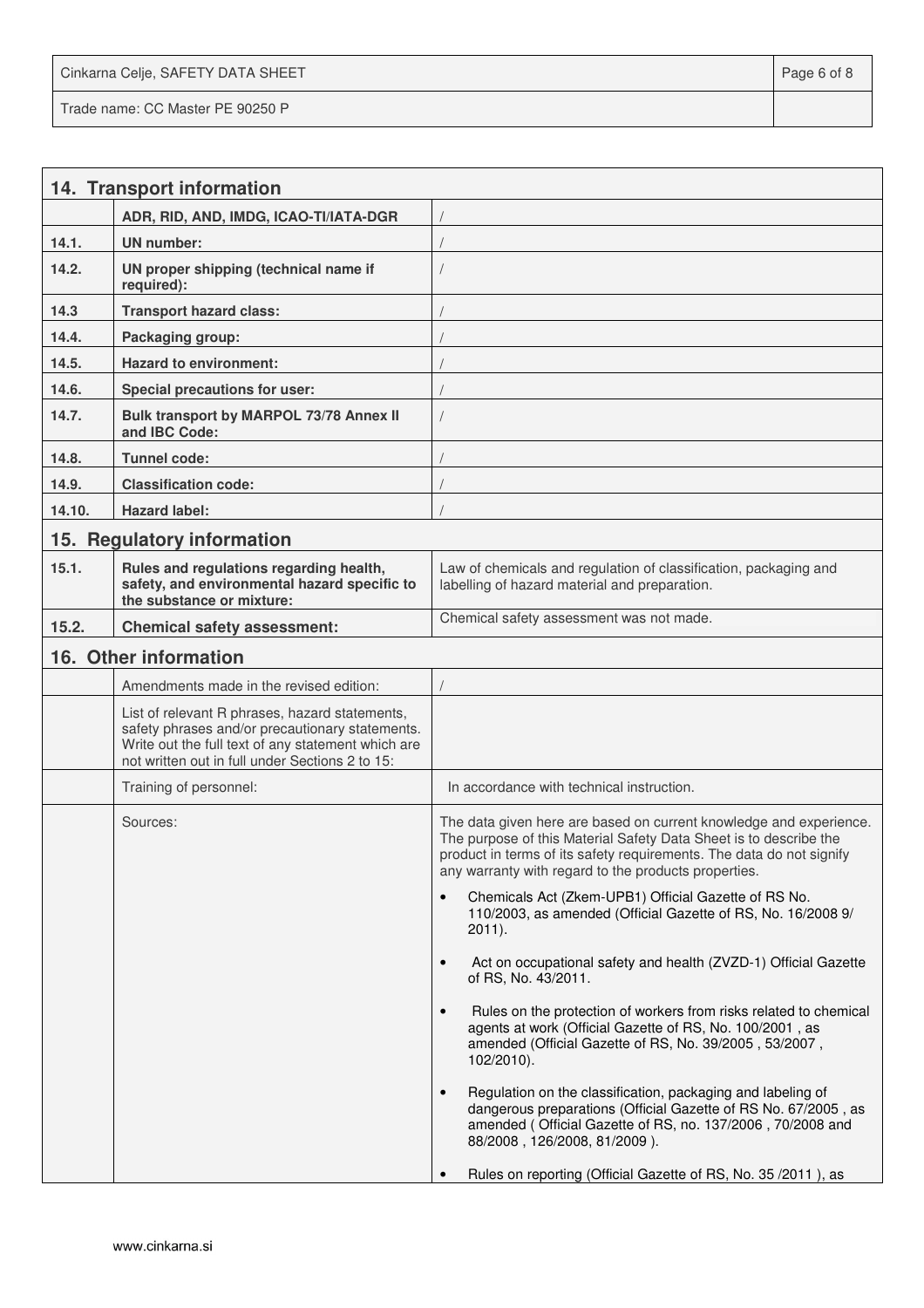| Cinkarna Celje, SAFETY DATA SHEET | Page 7 of 8 |
|-----------------------------------|-------------|
| Trade name: CC Master PE 90250 P  |             |

|                                              |                        | amended (Official Gazette RS, No. 49/2013).                                                                                                                                                                                                                                                                                                                                                                                                                                                                                                                                                                                                                                                                                                                                                                                                                                                          |
|----------------------------------------------|------------------------|------------------------------------------------------------------------------------------------------------------------------------------------------------------------------------------------------------------------------------------------------------------------------------------------------------------------------------------------------------------------------------------------------------------------------------------------------------------------------------------------------------------------------------------------------------------------------------------------------------------------------------------------------------------------------------------------------------------------------------------------------------------------------------------------------------------------------------------------------------------------------------------------------|
|                                              | $\bullet$              | Regulation on the management of packaging and packaging<br>waste (Official Gazette RS, no. 84/2006).                                                                                                                                                                                                                                                                                                                                                                                                                                                                                                                                                                                                                                                                                                                                                                                                 |
|                                              | $\bullet$<br>34/2008). | Ordinance on Waste Management (Official Gazette of RS, No.                                                                                                                                                                                                                                                                                                                                                                                                                                                                                                                                                                                                                                                                                                                                                                                                                                           |
|                                              | $\bullet$<br>$\bullet$ | Regulation (EC) no. 1907/2006 of the European Parliament and<br>of the Council concerning the Registration, Evaluation,<br>Authorisation and Restriction of Chemicals (REACH),<br>establishing a European Chemicals Agency, amending Directive<br>1999/45/EC and repealing Council Regulation (EEC) No. 793/93<br>and Commission Regulation (EC) no. 1488/94 and Council<br>Directive 76/769/EEC and Commission Directives 91/155/EEC,<br>93/67/EEC, 93/105/EEC and 2000/21/EC, as amended (OJ EU<br>No. 453 /2010, 348/2013).<br>Regulation (EC) no. 1272/2008 of the European Parliament and<br>of the Council on classification, labeling and packaging of<br>substances and mixtures, amending and repealing Directives<br>67/548/EEC, 1999/45 / EC and amending Regulation (EC) no.<br>1907/2006, as amended (Official Gazette of RS, No. 790/2009<br>286/2011, 618/2012, 0487/2013, 758/2013). |
|                                              | $\bullet$              | Publication of titles and references of harmonised standards<br>under Union harmonisation legislation (2013/C 186/01).                                                                                                                                                                                                                                                                                                                                                                                                                                                                                                                                                                                                                                                                                                                                                                               |
| A key or legend to abbreviation and acronyms | ADI -                  | Acceptable Daily Intake                                                                                                                                                                                                                                                                                                                                                                                                                                                                                                                                                                                                                                                                                                                                                                                                                                                                              |
| used in the safety data sheet:               | ADN -                  | European Agreement concerning the International                                                                                                                                                                                                                                                                                                                                                                                                                                                                                                                                                                                                                                                                                                                                                                                                                                                      |
|                                              |                        | Carriage of Dangerous Goods by Inland Waterways                                                                                                                                                                                                                                                                                                                                                                                                                                                                                                                                                                                                                                                                                                                                                                                                                                                      |
|                                              | CLP-                   | Regulation (EC) No 1272/2008 on classification,                                                                                                                                                                                                                                                                                                                                                                                                                                                                                                                                                                                                                                                                                                                                                                                                                                                      |
|                                              |                        | packaging and labelling of substances and mixtures                                                                                                                                                                                                                                                                                                                                                                                                                                                                                                                                                                                                                                                                                                                                                                                                                                                   |
|                                              | PNEC -                 | <b>Predicted No Effect Concentration</b>                                                                                                                                                                                                                                                                                                                                                                                                                                                                                                                                                                                                                                                                                                                                                                                                                                                             |
|                                              | DNEL -                 | Derived No Effect Level                                                                                                                                                                                                                                                                                                                                                                                                                                                                                                                                                                                                                                                                                                                                                                                                                                                                              |
|                                              | STOT-                  | Specific target organ toxicity                                                                                                                                                                                                                                                                                                                                                                                                                                                                                                                                                                                                                                                                                                                                                                                                                                                                       |
|                                              | ADR-                   | European Agreement concerning the International                                                                                                                                                                                                                                                                                                                                                                                                                                                                                                                                                                                                                                                                                                                                                                                                                                                      |
|                                              |                        | Carriage of Dangerous Goods by Road                                                                                                                                                                                                                                                                                                                                                                                                                                                                                                                                                                                                                                                                                                                                                                                                                                                                  |
|                                              | CAS -                  | <b>Chemical Abstract Services</b>                                                                                                                                                                                                                                                                                                                                                                                                                                                                                                                                                                                                                                                                                                                                                                                                                                                                    |
|                                              | EINECS -               | European Inventory of Existing Commercial Chemical                                                                                                                                                                                                                                                                                                                                                                                                                                                                                                                                                                                                                                                                                                                                                                                                                                                   |
|                                              | GHS-                   | Substances<br>Globally Harmonised System of Classification and<br>Labelling of Chemicals                                                                                                                                                                                                                                                                                                                                                                                                                                                                                                                                                                                                                                                                                                                                                                                                             |
|                                              | REACH-                 | Registration, Evaluation, Authorisation and Restriction of                                                                                                                                                                                                                                                                                                                                                                                                                                                                                                                                                                                                                                                                                                                                                                                                                                           |
|                                              |                        | Chemicals                                                                                                                                                                                                                                                                                                                                                                                                                                                                                                                                                                                                                                                                                                                                                                                                                                                                                            |
|                                              | ICAO-TI -              | International Civil Aviation Organisation - Technical                                                                                                                                                                                                                                                                                                                                                                                                                                                                                                                                                                                                                                                                                                                                                                                                                                                |
|                                              |                        | Instructions                                                                                                                                                                                                                                                                                                                                                                                                                                                                                                                                                                                                                                                                                                                                                                                                                                                                                         |
|                                              | IMDG -                 | Code International Maritime Dangerous Goods Code                                                                                                                                                                                                                                                                                                                                                                                                                                                                                                                                                                                                                                                                                                                                                                                                                                                     |
|                                              | IATA -                 | International Air Transport Association                                                                                                                                                                                                                                                                                                                                                                                                                                                                                                                                                                                                                                                                                                                                                                                                                                                              |
|                                              | ISO-                   | International Organization For Standardization                                                                                                                                                                                                                                                                                                                                                                                                                                                                                                                                                                                                                                                                                                                                                                                                                                                       |
|                                              | AOEL -                 | Acceptable Operator Exposure Level                                                                                                                                                                                                                                                                                                                                                                                                                                                                                                                                                                                                                                                                                                                                                                                                                                                                   |
|                                              |                        | NOAEL No - Observed Adverse Effect Level                                                                                                                                                                                                                                                                                                                                                                                                                                                                                                                                                                                                                                                                                                                                                                                                                                                             |